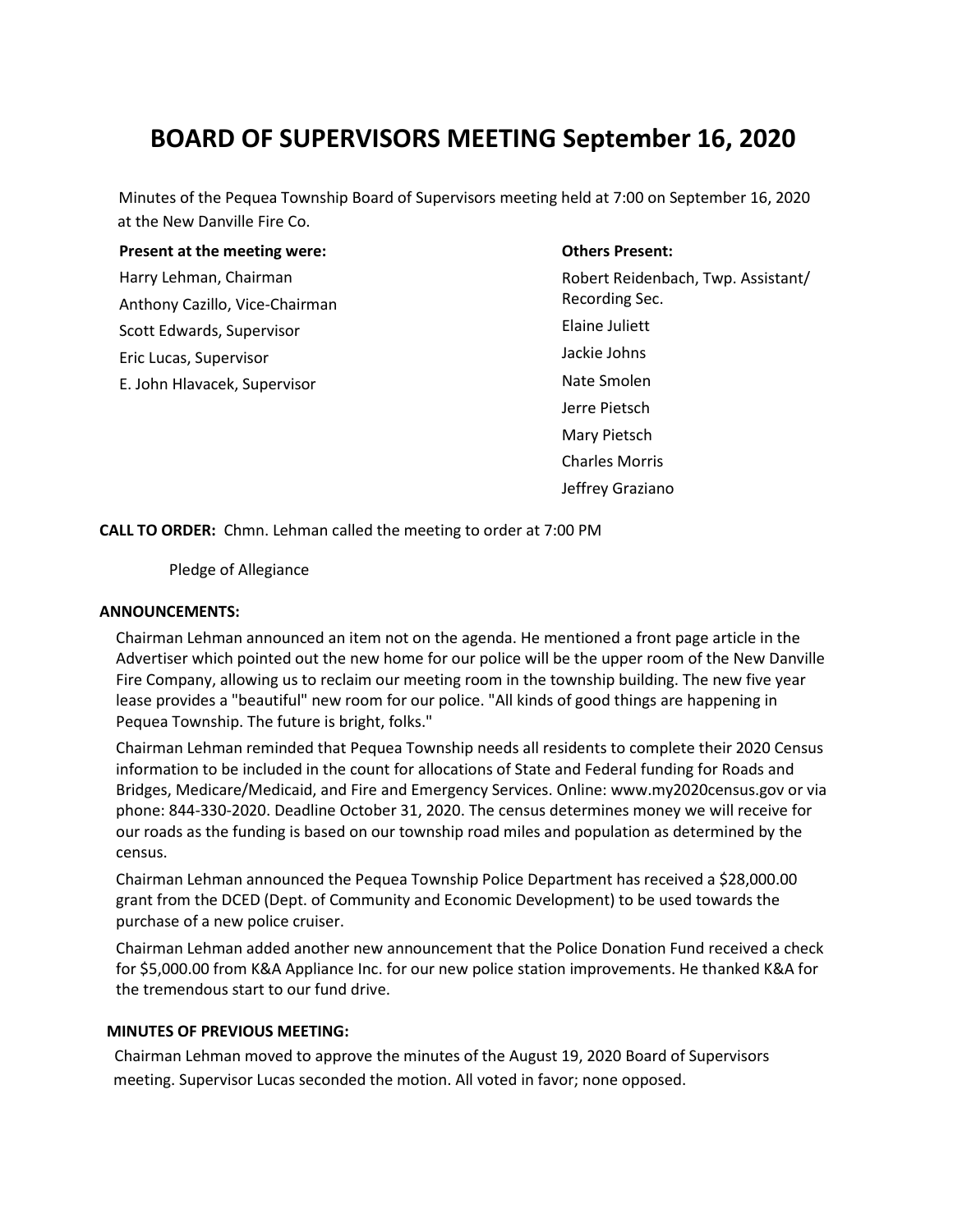## **TREASURER'S REPORT:**

 A copy of the bill list is on the table. Chmn. Lehman moved to approve checks 12880-12919 (12918 void) from the General Fund and checks 1772-1777 from the Recreation Fund. Vice-chairman Cazillo seconded the motion. After discussion, Supervisors Lehman, Cazillo, Edwards and Lucas voted in favor; Supervisor Hlavacek voted nay.

## **PUBLIC COMMENT:**

## **ITEMS ON THE AGENDA: none**

## **ITEMS NOT ON THE AGENDA:**

Jackie Johns questioned the amount of vehicle and equipment maintenance and repair expenses and wondered if anyone was "on top" of the costs for the one month which was so expensive. Chairman Lehman said the Board was aware and these expenses are periodic and unavoidable, especially with the age of vehicles and equipment and with preparing equipment for winter use.

## **OLD BUSINESS:** none

## **NEW BUSINESS:**

## 1.**(Res.# 2020-550) Set rate for employee contribution for the Police Pension Plan**

Chairman Lehman moved to pass Res.# 2020-550, a resolution of the Board of Supervisors of the Township of Pequea, Lancaster County, Pennsylvania, to establish the rate of required member contributions to the the Pequea Township Police Pension Plan at 1%. Supervisor Edwards seconded the motion. All voted in favor; none opposed.

## 2. **Approve Minimum Municipal Obligation for the Police Pension**

Chairman Lehman moved to approve the minimum municipal obligation for the Police Pension Plan in the amount of \$61,151.58. Vice-Chairman Cazillo seconded the motion. All voted in favor; none opposed.

## 3. **Approve the Minimum Municipal Obligation for the Non-Uniform Employee Pension Plan**

Chairman Lehman moved to approve the minimum municipal obligation for the non-uniform employee pension plan in the amount of \$13,411. 55. Supervisor Lucas seconded the motion. All voted in favor; none opposed.

## 4. **Proposal for Silver Mine Bridge Repair**

Supervisor Edwards moved to approve Rettew and Associates to provide the following:

- 1. Pre-plan and bid specifications of Silvermine Road bridge
- 2. Provide construction administration of repair work
- 3. The total proposed fee for both items of \$9,950.00
- 4. And, if approved by PennDot, to be paid from the State Highway Fund. If not, the project will be paid from the General Fund.

Vice-Chairman Cazillo seconded the motion. All voted in favor; none opposed.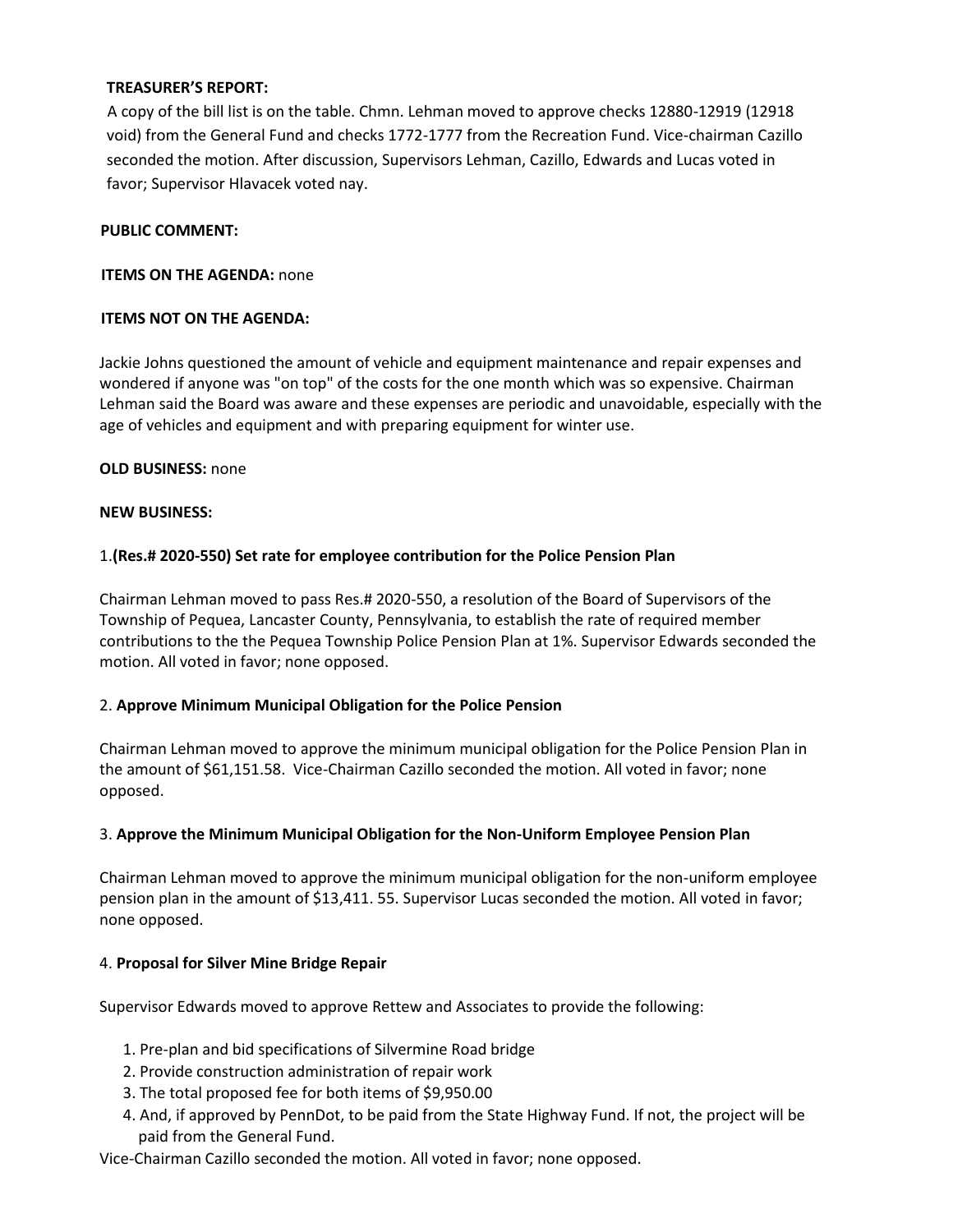5. **(Res. #2020-551) Appointment of representative for the Lancaster Inter-Municipal Committee, Central Lancaster County Uniform Construction Code Board of Appeals Appointment Committee and representative for the LIMC Central Lancaster County UCC Board of Appeals**

Item tabled

## 6. **Discuss scheduling dates for Budget Workshops**

Chairman Lehman moved to hold budget workshops at 9:00 am on Saturday, October 17; Saturday, October 31; and, if necessary, Saturday, November 7. Supervisor Lucas seconded the motion. All voted in favor; none opposed.

## 7. **Laserfiche upgrade and backup; Computer networking backup**

Supervisor Lucas moved that we approve the 9/9/2020 Proposal #2739 from BK Business Solutions to install and configure a Datta Siris 4-X2 computer server, along with local and and cloud-based data storage at a cost of \$1933.00 and approve the 9/8/2020 proposal from ELA Technologies for installation and setup, data transfer, and onsite training for Laserfiche Cloud Conversion at a cost of \$2716.30. Supervisor Edwards seconded the motion. Following discussion, all voted in favor; none opposed.

## 8. **Radcliff Road Bridge engineering**

Chairman Lehman moved to notify Providence Township of our intent to split the cost of design engineering for the Radcliff Road bridge- total cost approximately \$18,000.00, equating to \$9000.00 per township. Supervisor Edwards seconded the motion. All voted in favor; none opposed.

## 9. **Discuss Snow Removal Contracts**

Supervisor Edwards moved for approval of snow removal contracts with Future View Farms and Middle Willow Farms. Supervisor Hlavacek seconded the motion. All voted in favor; none opposed.

## 10. **Discuss hiring part-time CDL drivers**

Supervisor Edwards moved to give the Board the authority to hire personnel necessary for winter maintenance at the appropriate rate per hour. Vice-Chairman Cazillo seconded the motion. All voted in favor; none opposed.

## **REPORTS/UPDATES**

Pequea Township Police Department- Chief's report on table, Supervisor Lehman informed the residents we are applying for a 50/50 grant to purchase body cameras for officers.

Pequea Township Road Department-Road Department August report on table

Lancaster Inter-Municipal Committee- Representative's update- none

Suburban Lancaster Sewer Authority- Representative's update- none

Zoning/Code Enforcement Officer- Report on file

Pequea Township Zoning Hearing Board- Oct. 6, 2020-continuation Small-Engine Repair Shop-262 Millwood Road

Pequea Township Planning Commission- Sept. 30, 2020- Ag Security Addition-41&132 Run Valley Road